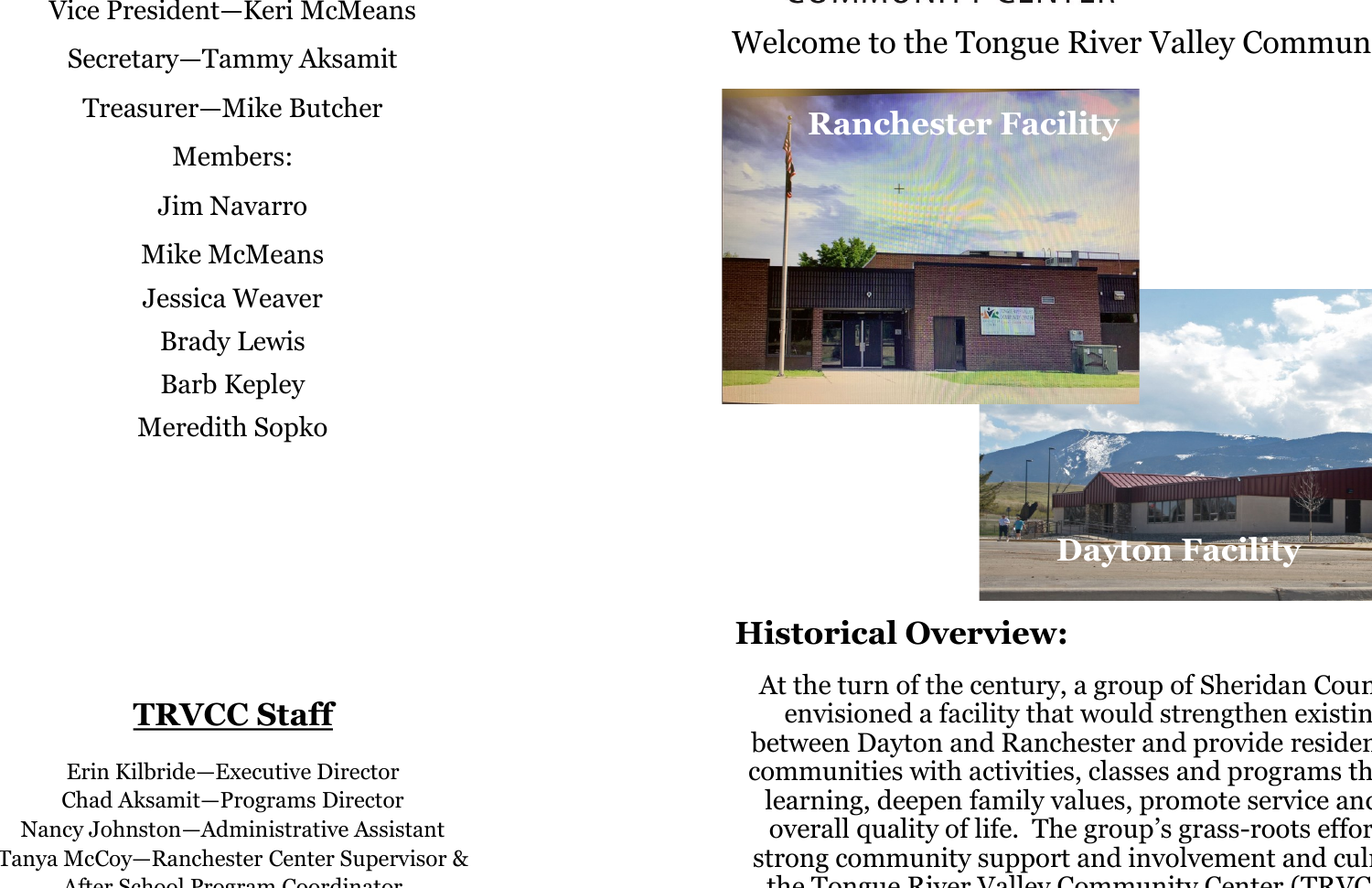$\gamma$  providing cuacational, physical, social,

nal, and cultural opportunities that cultivate positive values and good character.

#### **Vision:**

Inspire: Healthy Lives.

Connect: People Together.

Sustain: Our Future.

# **Core Values:**

es to put the following values into practice:

**Caring:** to be sensitive to the needs of others and go the extra hers and forgive others.

**Respectively** to value the worth of every person and treat them d language and manners.

**Henesty:** to tell the truth, have integrity and build trust, be oval.

**sibility:** to do what is right and be accountable for r and your obligations.

**Farther** is: **Play** by the rules, take turns and share, be openen to others, don't take advantage of others, don't s carelessly.

**hin** Do your share to make your school and

## **Volunteerism:**

Volunteers are the backbone of TRVCC. Volunteers not only found TRVCC, but operated it in its entirety in the early days. Without the time volunteered by many individuals in the community TRVCC would cease to exist. There are several volunteer opportunities at TRVCC. Please contact a staff member if you would like to volunte

### **Contact Information:**

Ranchester Center—307-655-9191

124 Dayton Street, Ranchester

Dayton Center—307-655-9419

1100 Main Street, Dayton

Mailing Address: P.O. Box 1100, Dayton, WY 82

#### **Current Calendar of Events are available on**

**Web site:**

**www.trvcc.org** 

# **YMCA of Sheridan:**

Membership at TRVCC includes Membership to the YMCA.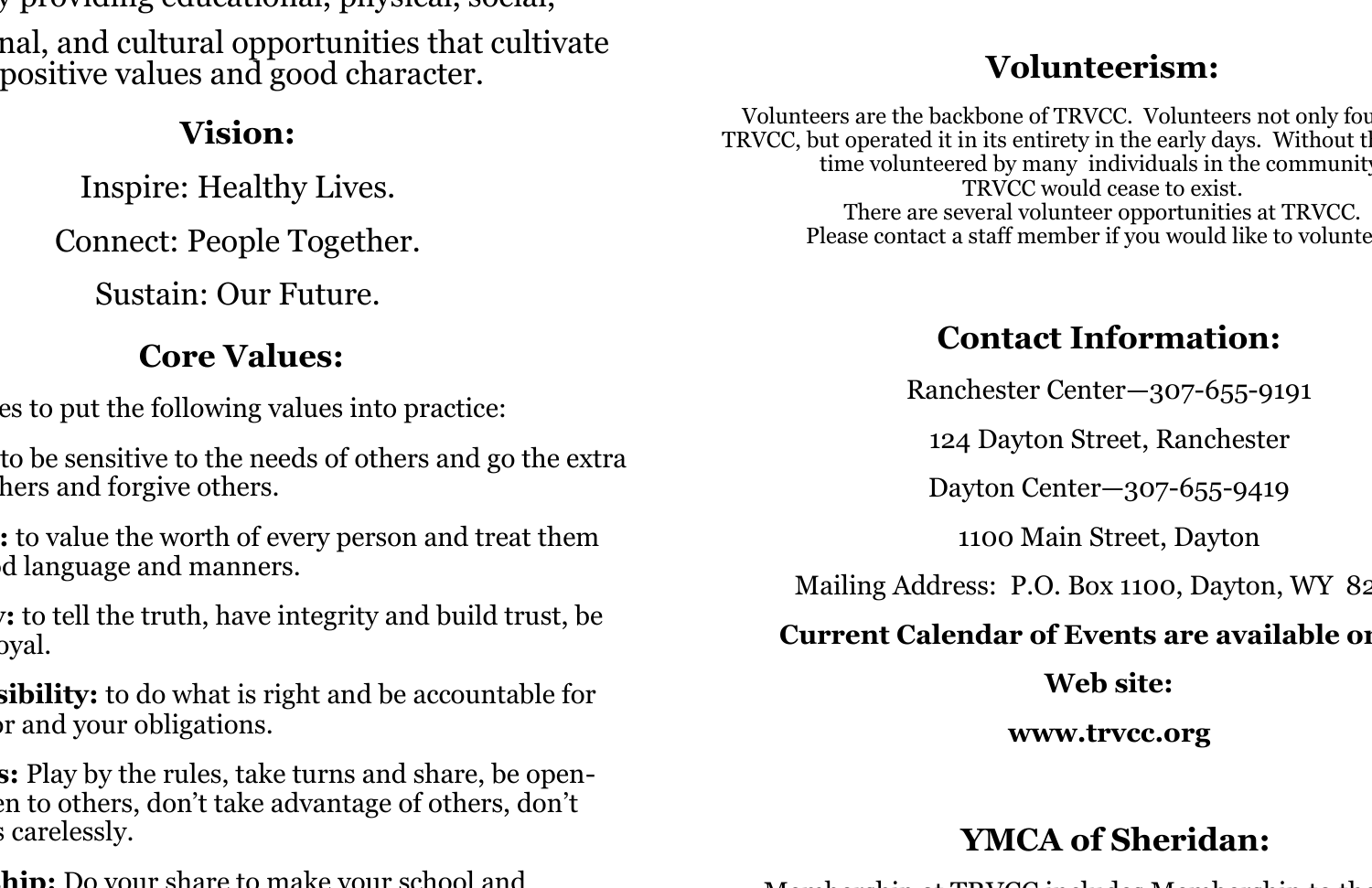- Each user must be a member in good standing of the Tongue River Valley Community ember pays the membership fees/dues in full each month/year. The users' cked if payment is not received by the 10th day of each month.
- of six month membership must be purchased in order to be eligible for a keyless entry card.
- 5 deposit for EACH key. Money will be refunded upon return of key. y take up to 4 weeks.
- of the keyless entry system you must be 18 years or older. Users between the 18 MUST have an adult accompany them while using the weight room tyless entry hours. Violation of this will result in loss of key.
- o one under the age of 14 is allowed in the weight room or in the remainder g during these hours.
- entry is for use of the weight room and FOD room only. The commons, ibrary areas are off limits.
- m at TRVCC Dayton is limited to running/walking the designated track ttely no recreational use (basketball, volleyball or any other sport that of the gym) during non-business hours. Violation of this will result in loss of facility for a minimum of 6 months.
- er/family is responsible for their key. Keys are NON-TRANSFERABLE. ay NOT give their key to an unauthorized user. You are the only authorized is key.
- in your clean work out shoes; mud and dirt will not be tolerated on the the carpet.
- any maintenance issues to the Front Desk or other TRVCC Staff. Please is provided by the door to report these issues.
- i and sign out each time you use the facility. Numbers will be used for grant s and to ensure this keyless entry system remains a safe and suitable service.

#### VIOLATIONS OF KEYLESS ENTRY POLICIES WILL

- Acceptable rules of conduct must be observed a
- All children under the age of 10 must be superviadult at all times when using the facility.
- To use the weight room you must be at least  $15$ or in the ninth grade.
- TRVCC is not responsible for lost or stolen item
- No food or drink in the library, community room room, or gymnasium area. Only Water in close is permitted in these areas. Please contain other and food to commons area.
- Return all equipment and game pieces to their a location.
- Balls, towels, and other equipment may be checked. the front desk.
- Bring a clean pair of tennis shoes to participate in the gymnasium and the weight room.
- Locker rental and towel services are available, in the front desk.
- TRVCC Memberships are non-transferable and refundable.
- Members may be expelled or suspended should default of payment of dues.
- Inappropriate behavior at the discretion of the I Director and/or TRVCC Board Members may re membership termination or suspension.